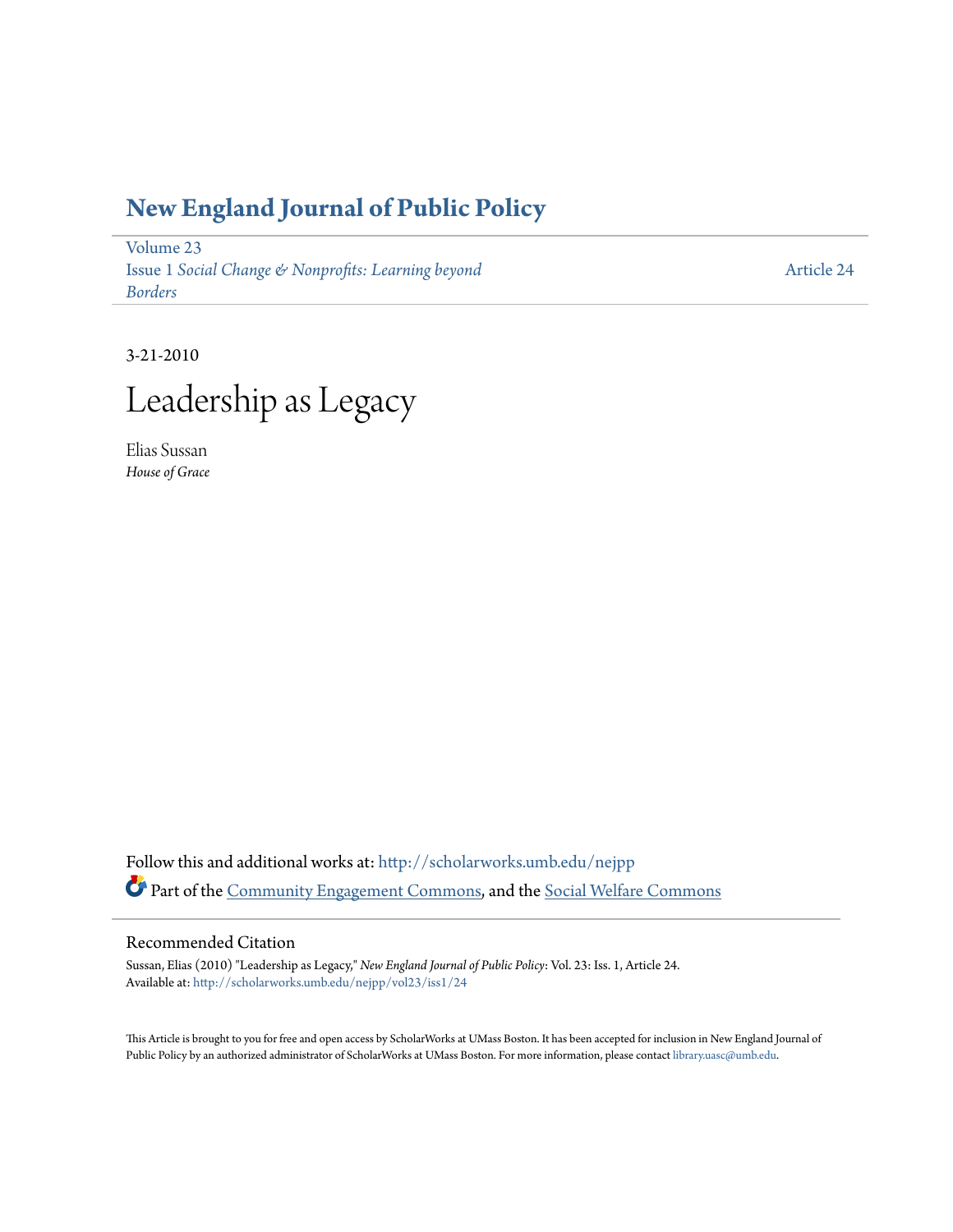## Leadership as **Legacy**

## *Elias Sussan*

joined the House of Grace twenty-three years ago when I was looking for a job as a social worker and, very soon after, I found myself taking part in important and fulfilling social and community work, in an ever-renewing a a social worker and, very soon after, I found myself taking part in important and — a house that is a home for people in distress.

I chose social work and not one of the professions because I had a strong desire and a need to do something for the community: to work with prisoners, women survivors of violence, the homeless — with underprivileged and disadvantaged people. In my childhood and youth, I experienced poverty and distress, and I had an intimate acquaintance with the hardships experienced by underprivileged people. Several of my friends had found themselves entrapped in the vicious circle of delinquency and crime, but I was determined to break free and bring change into my life. I joined a supportive and empowering organization that works with people to help them regain their deprived honor, a place that motivates people to make a change and improve their lives and futures.

Joining the House of Grace, managed by Kamil Shahade and his wife Agnes, fulfilled my personal and professional aspirations. Working alongside this couple, whose life and work for the benefit of disadvantaged and underprivileged populations is my inspiration and motivation, deepened within me the values of compassion, social responsibility, community involvement, humanity, and selflessness.

Kamil Shahade grew up as a member of the Christian minority, surrounded by an Arab-Muslim community, in the midst of the multicultural Israeli society. Such a background, of course, made it hard for him to ascertain his personal, religious, ethnic, and social identity. Moreover, growing up in a neglected neighborhood afflicted with crime, Kamil also experienced hardships and destitution.

Kamil's humanitarian outlook is rooted in his childhood education and

*Elias Sussan is a social worker, social studies guidance counselor, and group leader. He is a member of the board of directors of the House of Grace and has been in charge of prisoners' rehabilitation there since 1987. He has been working as a rehabilitation social worker in the acute care department of Tirat Carmel Mental Health Center, where he also served as ombudsman from 2000 to 2007.*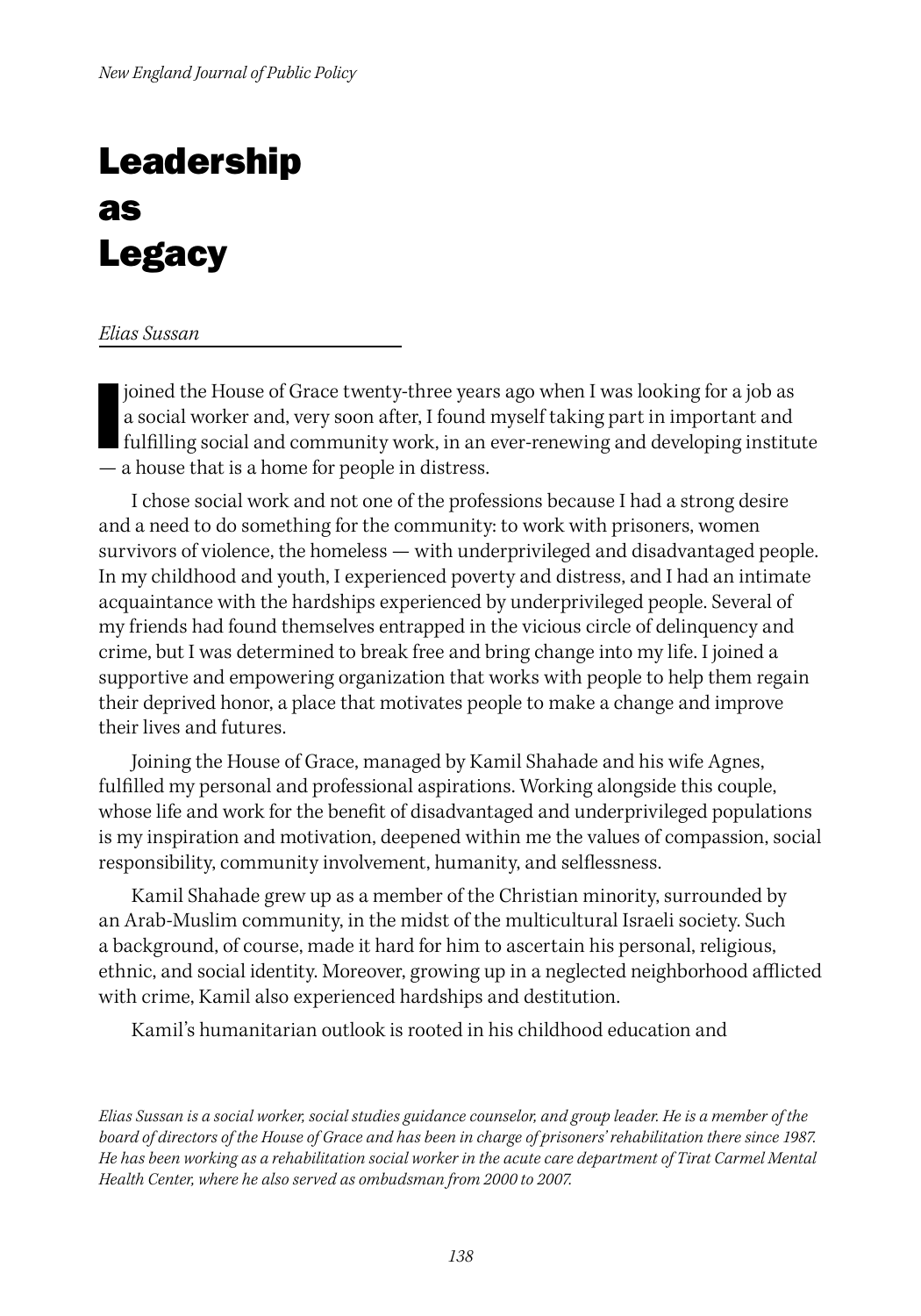upbringing. The simple and modest house of his mother's family was always open for girls at risk and the homeless. His family shared a house with a Jewish family, with whom they lived a life of harmony and mutual respect; this strengthened in young Kamil the values of love, faith, and tolerance. He grew to believe that with tolerance, accepting the other, and working for the general good, all hardships could be overcome. Together with some of his neighborhood friends and under the leadership of a Protestant cleric, he founded a social youth club for the neighborhood youths, to help them escape a life of crime.

In 1972, Kamil was sent to Canada to study community work. After a year and a half, he returned to Haifa, in order to realize his vision of bringing a change to underprivileged populaces. He chose to focus on helping rehabilitating prisoners as a means for bringing about social change.

Several years later, he met Agnes, a Swiss girl, and their relationship tightened later when she was working in the Sacred Heart, a hostel for mentally challenged children in Haifa. Kamil and Agnes felt bonded by their mutual desire to help others and, not long after, they got married and started a family.

The tragic story of the prisoner Elias Namuz and his mother, who had both committed suicide, was the spark that ignited and started the mission of establishing a home for ex-prisoners, who have nowhere to go and who need love and support in order to escape the vicious circle of crime. Kamil and Agnes's small rented apartment was where the House of Grace started. Together with two rehabilitating ex-prisoners who were living with them, they renovated an old, neglected building across the road, which belonged to the church, but was then serving as a meeting place for criminals. In 1982, after extensive renovations, it became the House of Grace.

Many obstacles were put in the way of the kindhearted couple by the religious establishment in their community, but their belief in their cause, their enthusiasm, and their determination incited and inspired their community members to help them realize their vision. They believed in Kamil and Agnes's power to succeed in making a change where nobody else had yet succeeded, to contribute to the welfare and wellbeing of the whole community and those of its members who had become criminals.

In 2000, at the age of forty-six, Kamil died of a terminal illness. But his lifework continues. The staff at the House of Grace and I have absorbed and assimilated Kamil's moral and social values — love of the other, compassion, endless giving, and humility — and under the guidance of his widow Agnes, we carry on his legacy. His children, who lost a charismatic and compassionate father, view the House of Grace as their home. Within its walls they absorbed values and ideals that few children are exposed to. They will carry on Kamil's way of giving without expecting anything in return — only the light in the eyes of people who through love and support have regained their hope for a better life.